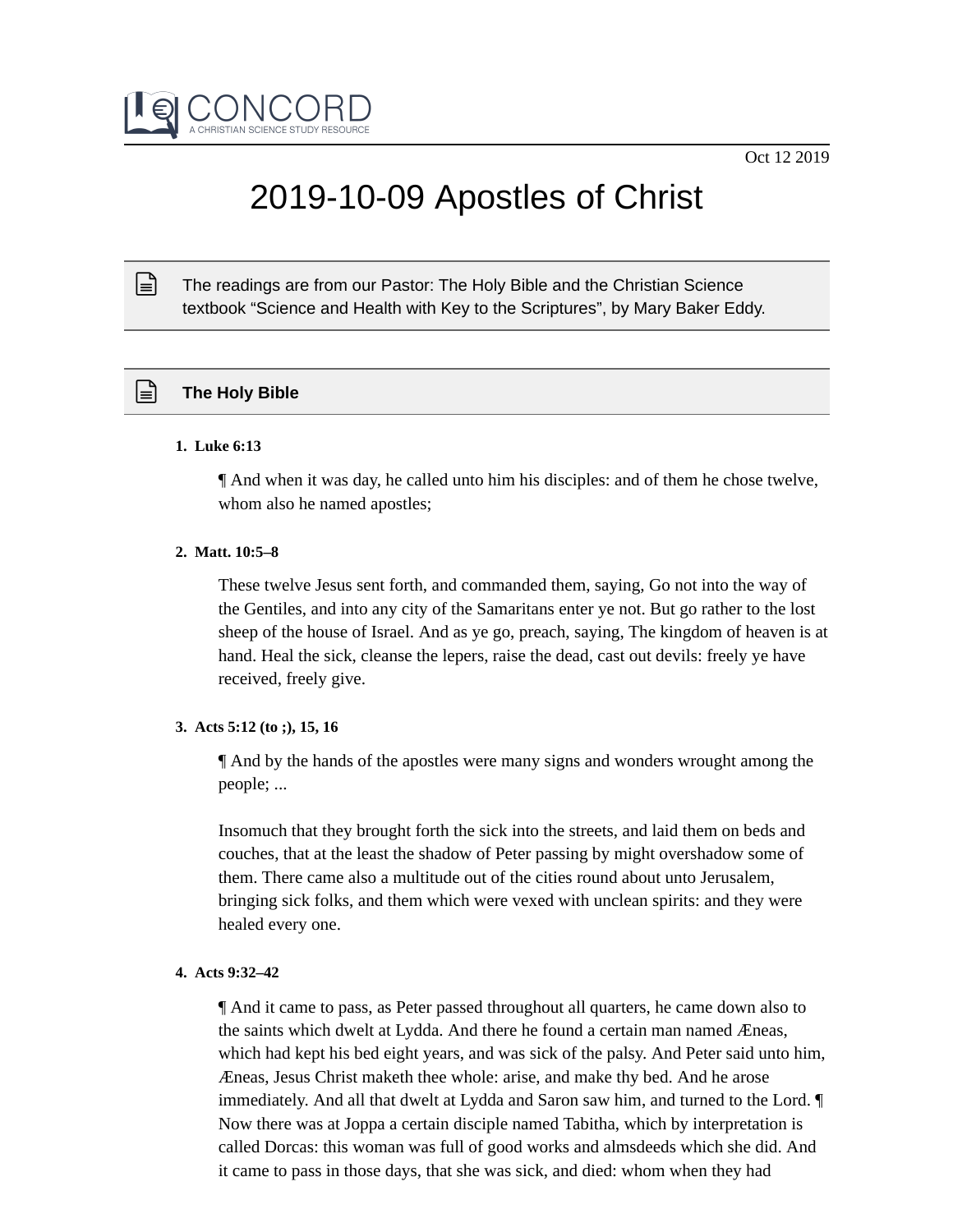washed, they laid her in an upper chamber. And forasmuch as Lydda was nigh to Joppa, and the disciples had heard that Peter was there, they sent unto him two men, desiring him that he would not delay to come to them. Then Peter arose and went with them. When he was come, they brought him into the upper chamber: and all the widows stood by him weeping, and shewing the coats and garments which Dorcas made, while she was with them. But Peter put them all forth, and kneeled down, and prayed; and turning him to the body said, Tabitha, arise. And she opened her eyes: and when she saw Peter, she sat up. And he gave her his hand, and lifted her up, and when he had called the saints and widows, presented her alive. And it was known throughout all Joppa; and many believed in the Lord.

## **5. Acts 14:8–10**

¶ And there sat a certain man at Lystra, impotent in his feet, being a cripple from his mother's womb, who never had walked: The same heard Paul speak: who stedfastly beholding him, and perceiving that he had faith to be healed, Said with a loud voice, Stand upright on thy feet. And he leaped and walked.

## **6. Acts 14:19, 20**

¶ And there came thither certain Jews from Antioch and Iconium, who persuaded the people, and, having stoned Paul, drew him out of the city, supposing he had been dead. Howbeit, as the disciples stood round about him, he rose up, and came into the city: and the next day he departed with Barnabas to Derbe.

#### **7. II Cor. 1:1–5**

Paul, an apostle of Jesus Christ by the will of God, and Timothy our brother, unto the church of God which is at Corinth, with all the saints which are in all Achaia: Grace be to you and peace from God our Father, and from the Lord Jesus Christ. Blessed be God, even the Father of our Lord Jesus Christ, the Father of mercies, and the God of all comfort; Who comforteth us in all our tribulation, that we may be able to comfort them which are in any trouble, by the comfort wherewith we ourselves are comforted of God. For as the sufferings of Christ abound in us, so our consolation also aboundeth by Christ.

# **8. I Pet. 2:9 ye, 10**

... ye are a chosen generation, a royal priesthood, an holy nation, a peculiar people; that ye should shew forth the praises of him who hath called you out of darkness into his marvellous light: Which in time past were not a people, but are now the people of God: which had not obtained mercy, but now have obtained mercy.

## **9. Col. 3:12–17**

Put on therefore, as the elect of God, holy and beloved, bowels of mercies, kindness, humbleness of mind, meekness, longsuffering; Forbearing one another, and forgiving one another, if any man have a quarrel against any: even as Christ forgave you, so also do ye. And above all these things put on charity, which is the bond of perfectness. And let the peace of God rule in your hearts, to the which also ye are called in one body; and be ye thankful. Let the word of Christ dwell in you richly in all wisdom; teaching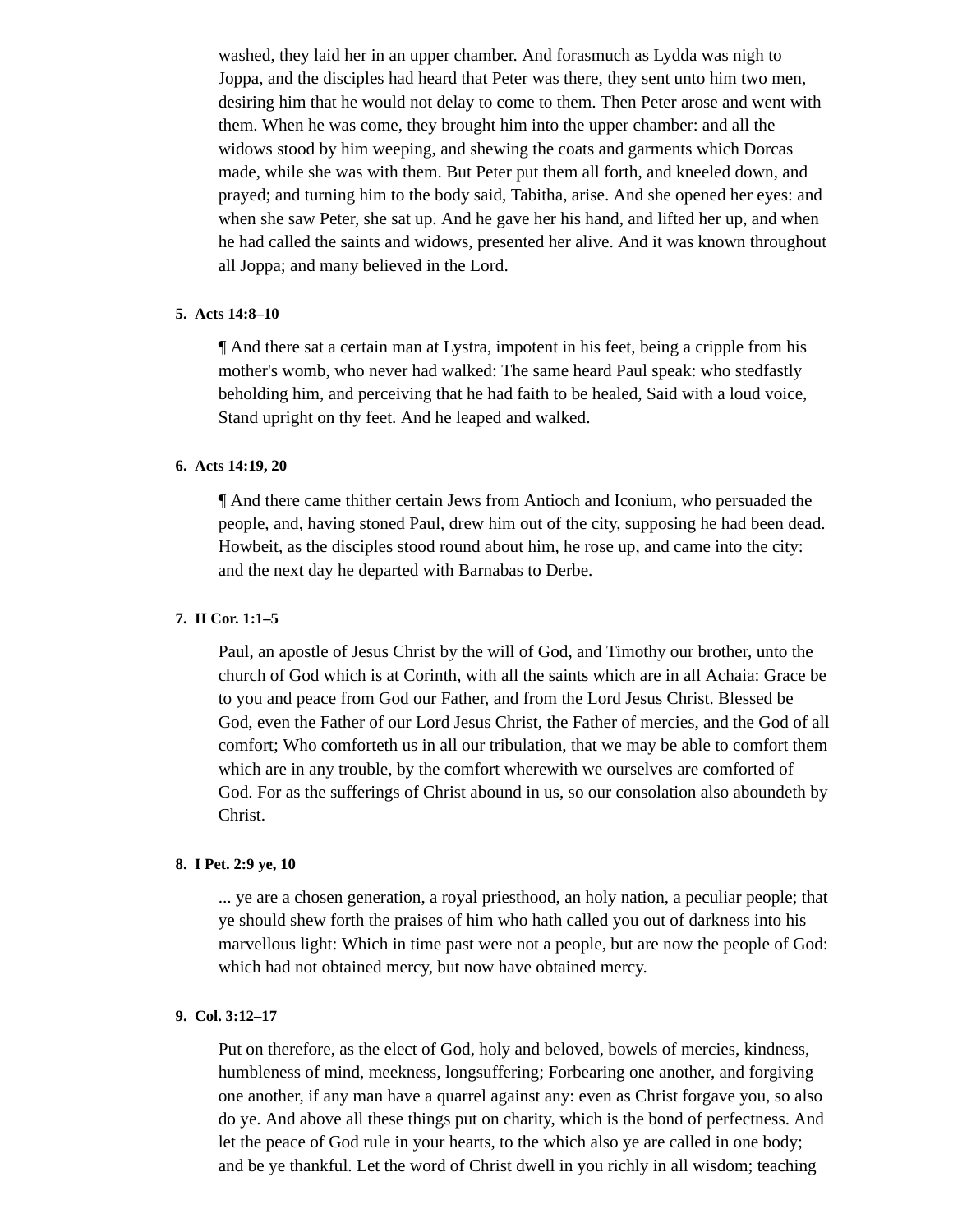and admonishing one another in psalms and hymns and spiritual songs, singing with grace in your hearts to the Lord. And whatsoever ye do in word or deed, do all in the name of the Lord Jesus, giving thanks to God and the Father by him.

# **10. Acts 20:32, 35**

And now, brethren, I commend you to God, and to the word of his grace, which is able to build you up, and to give you an inheritance among all them which are sanctified. ...

I have shewed you all things, how that so labouring ye ought to support the weak, and to remember the words of the Lord Jesus, how he said, It is more blessed to give than to receive.

# **11. Rom. 14:19**

Let us therefore follow after the things which make for peace, and things wherewith one may edify another.

# **12. Phil. 2:13**

For it is God which worketh in you both to will and to do of his good pleasure.

# **Science and Health**

# **1. SH 192:27**

We walk in the footsteps of Truth and Love by following the example of our Master in the understanding of divine metaphysics. Christianity is the basis of true healing. Whatever holds human thought in line with unselfed love, receives directly the divine power.

# **2. SH 40:25**

Our heavenly Father, divine Love, demands that all men should follow the example of our Master and his apostles and not merely worship his personality. It is sad that the phrase *divine service* has come so generally to mean public worship instead of daily deeds. Service and worship

# **3. SH 51:19–21, 23–24; 52:1, 19**

His consummate example was for the salvation of us all, but only through doing the works which he did and taught others to do. ... He was inspired by God, by Truth and Love, in all that he said and did. ...

From early boyhood he was about his "Father's business." His pursuits lay far apart from theirs. His master was Spirit; their master was matter. He served God; they served mammon. His affections were pure; theirs were carnal. His senses drank in the spiritual evidence of health, holiness, and life; their senses testified oppositely, and absorbed the material evidence of sin, sickness, and death. ... Master's business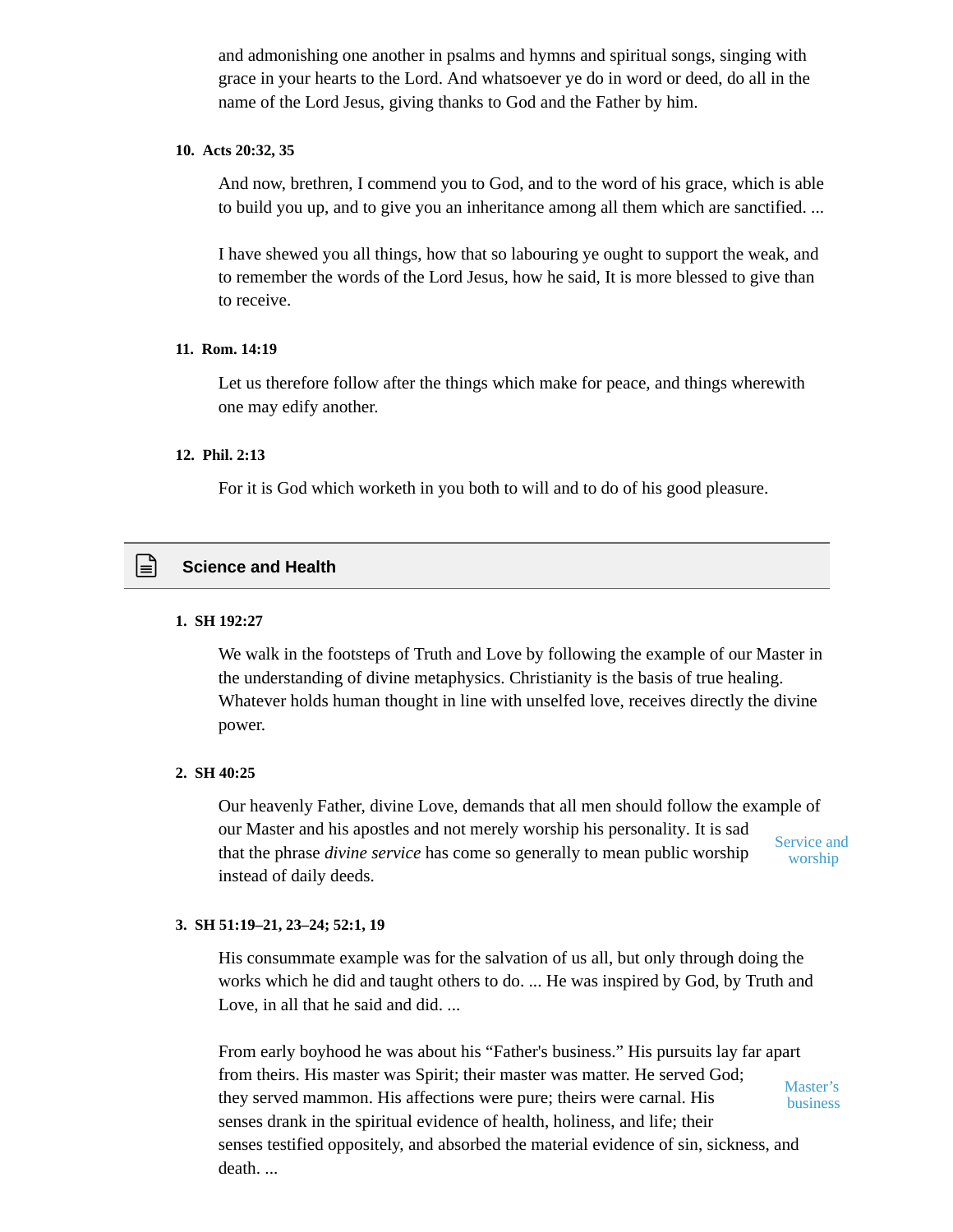The "man of sorrows" best understood the nothingness of material life and intelligence and the mighty actuality of all-inclusive God, good. These were the two cardinal points of Mind-healing, or Christian Science, which armed him with Love. The highest earthly representative of God, speaking of human ability to reflect divine power, prophetically said to his disciples, speaking not for their day only but for all time: "He that believeth on me, the works that I do shall he do also;" and "These signs shall follow them that believe." Saviour's prediction

# **4. SH 488:7**

The Hebrew and Greek words often translated *belief* differ somewhat in meaning from that conveyed by the English verb *believe;* they have more the significance of faith, understanding, trust, constancy, firmness. Hence the Scriptures often appear in our common version to approve and endorse belief, when they mean to enforce the necessity of understanding. Belief and firm trust

## **5. SH 141:3–6 (to .)**

More than profession is requisite for Christian demonstration. Few understand or adhere to Jesus' divine precepts for living and healing. More than

profession required

## **6. SH 37:16–20 (np)**

When will Jesus' professed followers learn to emulate him in *all* his ways and to imitate his mighty works? Those who procured the martyrdom of that righteous man would gladly have turned his sacred career into a mutilated doctrinal platform. May the Christians of to-day take up the more practical import of that career! It is possible, — yea, it is the duty and privilege of every child, man, and woman, — to follow in some degree the example of the Master by the demonstration of Truth and Life, of health and holiness. Christians claim to be his followers, but do they follow him in the way that he commanded? Hear these imperative commands: "Be ye therefore perfect, even as your Father which is in heaven is perfect!" "Go ye into all the world, and preach the gospel to every creature!" *"Heal the sick!"* **Complete** emulation

Why has this Christian demand so little inspiration to stir mankind to Christian effort? Because men are assured that this command was intended only for a particular period and for a select number of followers. This teaching is even more pernicious than the old doctrine of foreordination, — the election of a few to be saved, while the rest are damned; and so it will be considered, when the lethargy of mortals, produced by man-made doctrines, is broken by the demands of divine Science. Jesus' teaching belittled

Jesus said: "These signs shall follow them that believe; . . . they shall lay hands on the sick, and they shall recover." Who believes him? He was addressing his disciples, yet he did not say, "These signs shall follow *you,"* but *them* — "them that believe" in all time to come. Here the word *hands* is used metaphorically, as in the text, "The right hand of the Lord is exalted." It expresses spiritual power; otherwise the healing could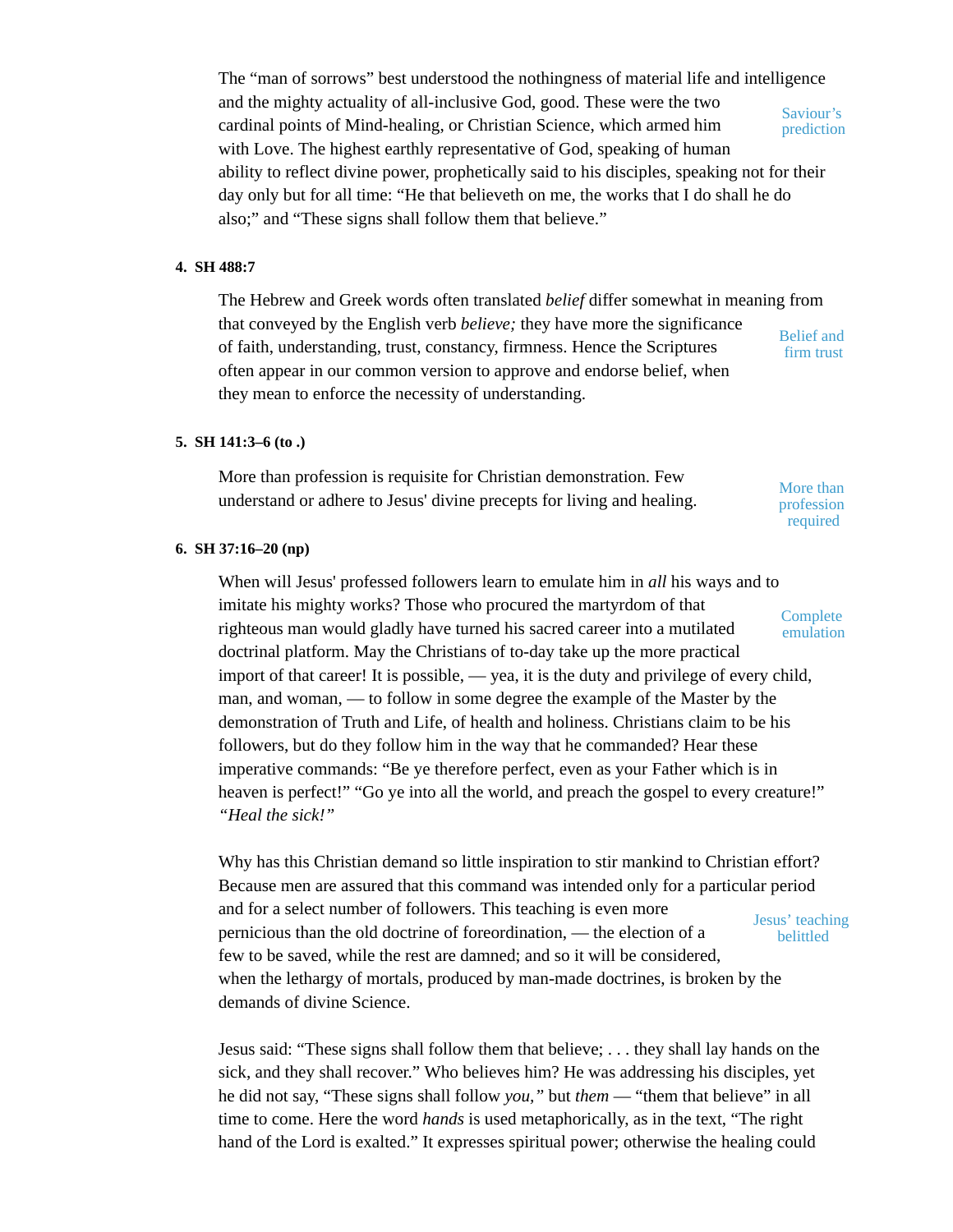not have been done spiritually. At another time Jesus prayed, not for the twelve only, but for as many as should believe "through their word."

## **7. SH 38:24–26**

Jesus mapped out the path for others. He unveiled the Christ, the spiritual idea of divine Love.

**Material** pleasures

## **8. SH 517:30–31**

Divine Love blesses its own ideas, and causes them to multiply, — to manifest His power.

## **9. SH 412:13**

The power of Christian Science and divine Love is omnipotent. It is indeed adequate to unclasp the hold and to destroy disease, sin, and death.

Eloquent silence

# **10. SH 471:31**

This Science teaches man that God is the only Life, and that this Life is Truth and Love; that God is to be understood, adored, and demonstrated; that divine Truth casts out suppositional error and heals the sick.

## **11. SH 496:9**

We all must learn that Life is God. Ask yourself: Am I living the life that approaches the supreme good? Am I demonstrating the healing power of Truth and Love? If so, then the way will grow brighter "unto the perfect day." Your fruits will prove what the understanding of God brings to man. Hold perpetually this thought, — that it is the spiritual idea, the Holy Ghost and Christ, which enables you to demonstrate, with scientific certainty, the rule of healing, based upon its divine Principle, Love, underlying, overlying, and encompassing all true being. **Condition** of progress

#### **12. SH 138:17–22, 25**

Jesus established in the Christian era the precedent for all Christianity, theology, and healing. Christians are under as direct orders now, as they were then, to be Christlike, to possess the Christ-spirit, to follow the Christ-example, and to heal the sick as well as the sinning. ... The Christian can prove this to-day as readily as it was proved centuries ago. New era in Jesus

#### **13. SH 98:15**

Beyond the frail premises of human beliefs, above the loosening grasp of creeds, the demonstration of Christian Mind-healing stands a revealed and practical Science. It is imperious throughout all ages as Christ's revelation of Truth, of Life, and of Love, which remains inviolate for every man to understand and to practise. Revelation of Science